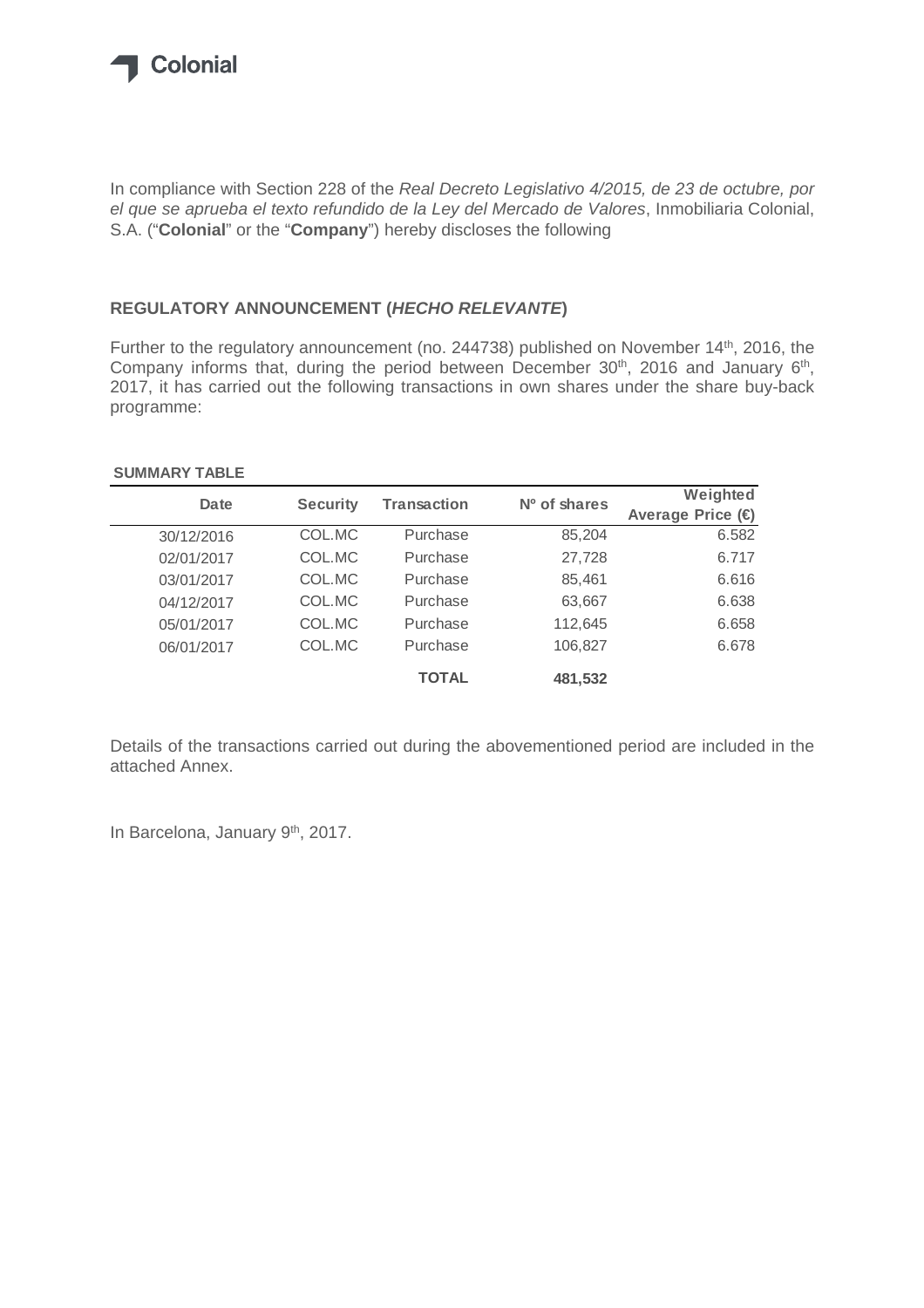

## **ANNEX**

| Date       | <b>Security</b> | <b>Transaction</b> | Nº of shares | Price $\bigoplus$ | Intermediary       |
|------------|-----------------|--------------------|--------------|-------------------|--------------------|
| 30/12/2016 | COL.MC          | Purchase           | 258          | 6.564             | Renta 4 Banco, S.A |
| 30/12/2016 | COL.MC          | Purchase           | 1,566        | 6.561             | Renta 4 Banco, S.A |
| 30/12/2016 | COL.MC          | Purchase           | 228          | 6.571             | Renta 4 Banco, S.A |
| 30/12/2016 | COL.MC          | Purchase           | 4,953        | 6.560             | Renta 4 Banco, S.A |
| 30/12/2016 | COL.MC          | Purchase           | 1,384        | 6.564             | Renta 4 Banco, S.A |
| 30/12/2016 | COL.MC          | Purchase           | 488          | 6.572             | Renta 4 Banco, S.A |
| 30/12/2016 | COL.MC          | Purchase           | 6,604        | 6.563             | Renta 4 Banco, S.A |
| 30/12/2016 | COL.MC          | Purchase           | 1,417        | 6.567             | Renta 4 Banco, S.A |
| 30/12/2016 | COL.MC          | Purchase           | 5,457        | 6.565             | Renta 4 Banco, S.A |
| 30/12/2016 | COL.MC          | Purchase           | 874          | 6.571             | Renta 4 Banco, S.A |
| 30/12/2016 | COL.MC          | Purchase           | 7,883        | 6.567             | Renta 4 Banco, S.A |
| 30/12/2016 | COL.MC          | Purchase           | 3,266        | 6.569             | Renta 4 Banco, S.A |
| 30/12/2016 | COL.MC          | Purchase           | 1,567        | 6.572             | Renta 4 Banco, S.A |
| 30/12/2016 | COL.MC          | Purchase           | 383          | 6.577             | Renta 4 Banco, S.A |
| 30/12/2016 | COL.MC          | Purchase           | 2,376        | 6.573             | Renta 4 Banco, S.A |
| 30/12/2016 | COL.MC          | Purchase           | 2,607        | 6.573             | Renta 4 Banco, S.A |
| 30/12/2016 | COL.MC          | Purchase           | 4,433        | 6.575             | Renta 4 Banco, S.A |
| 30/12/2016 | COL.MC          | Purchase           | 3,325        | 6.576             | Renta 4 Banco, S.A |
| 30/12/2016 | COL.MC          | Purchase           | 161          | 6.592             | Renta 4 Banco, S.A |
| 30/12/2016 | COL.MC          | Purchase           | 333          | 6.585             | Renta 4 Banco, S.A |
| 30/12/2016 | COL.MC          | Purchase           | 232          | 6.590             | Renta 4 Banco, S.A |
| 30/12/2016 | COL.MC          | Purchase           | 4,548        | 6.582             | Renta 4 Banco, S.A |
| 30/12/2016 | COL.MC          | Purchase           | 2,413        | 6.584             | Renta 4 Banco, S.A |
| 30/12/2016 | COL.MC          | Purchase           | 58           | 6.628             | Renta 4 Banco, S.A |
| 30/12/2016 | COL.MC          | Purchase           | 477          | 6.595             | Renta 4 Banco, S.A |
| 30/12/2016 | COL.MC          | Purchase           | 424          | 6.594             | Renta 4 Banco, S.A |
| 30/12/2016 | COL.MC          | Purchase           | 233          | 6.601             | Renta 4 Banco, S.A |
| 30/12/2016 | COL.MC          | Purchase           | 468          | 6.600             | Renta 4 Banco, S.A |
| 30/12/2016 | COL.MC          | Purchase           | 1,674        | 6.594             | Renta 4 Banco, S.A |
| 30/12/2016 | COL.MC          | Purchase           | 663          | 6.599             | Renta 4 Banco, S.A |
| 30/12/2016 | COL.MC          | Purchase           | 414          | 6.600             | Renta 4 Banco, S.A |
| 30/12/2016 | COL.MC          | Purchase           | 4,871        | 6.594             | Renta 4 Banco, S.A |
| 30/12/2016 | COL.MC          | Purchase           | 935          | 6.600             | Renta 4 Banco, S.A |
| 30/12/2016 | COL.MC          | Purchase           | 313          | 6.604             | Renta 4 Banco, S.A |
| 30/12/2016 | COL.MC          | Purchase           | 1,432        | 6.602             | Renta 4 Banco, S.A |
| 30/12/2016 | COL.MC          | Purchase           | 412          | 6.606             | Renta 4 Banco, S.A |
| 30/12/2016 | COL.MC          | Purchase           | 837          | 6.607             | Renta 4 Banco, S.A |
| 30/12/2016 | COL.MC          | Purchase           | 276          | 6.612             | Renta 4 Banco, S.A |
| 30/12/2016 | COL.MC          | Purchase           | 2,123        | 6.606             | Renta 4 Banco, S.A |
| 30/12/2016 | COL.MC          | Purchase           | 837          | 6.610             | Renta 4 Banco, S.A |
| 30/12/2016 | COL.MC          | Purchase           | 303          | 6.615             | Renta 4 Banco, S.A |
| 30/12/2016 | COL.MC          | Purchase           | 496          | 6.617             | Renta 4 Banco, S.A |
| 30/12/2016 | COL.MC          | Purchase           | 1,447        | 6.612             | Renta 4 Banco, S.A |
| 30/12/2016 | COL.MC          | Purchase           | 1,042        | 6.614             | Renta 4 Banco, S.A |
| 30/12/2016 | COL.MC          | Purchase           | 752          | 6.618             | Renta 4 Banco, S.A |
| 30/12/2016 | COL.MC          | Purchase           | 1,009        | 6.617             | Renta 4 Banco, S.A |
| 30/12/2016 | COL.MC          | Purchase           | 2,307        | 6.616             | Renta 4 Banco, S.A |
| 30/12/2016 | COL.MC          | Purchase           | 2,226        | 6.617             | Renta 4 Banco, S.A |
| 30/12/2016 | COL.MC          | Purchase           | 1,213        | 6.619             | Renta 4 Banco, S.A |
| 30/12/2016 | COL.MC          | Purchase           | 1,206        | 6.620             | Renta 4 Banco, S.A |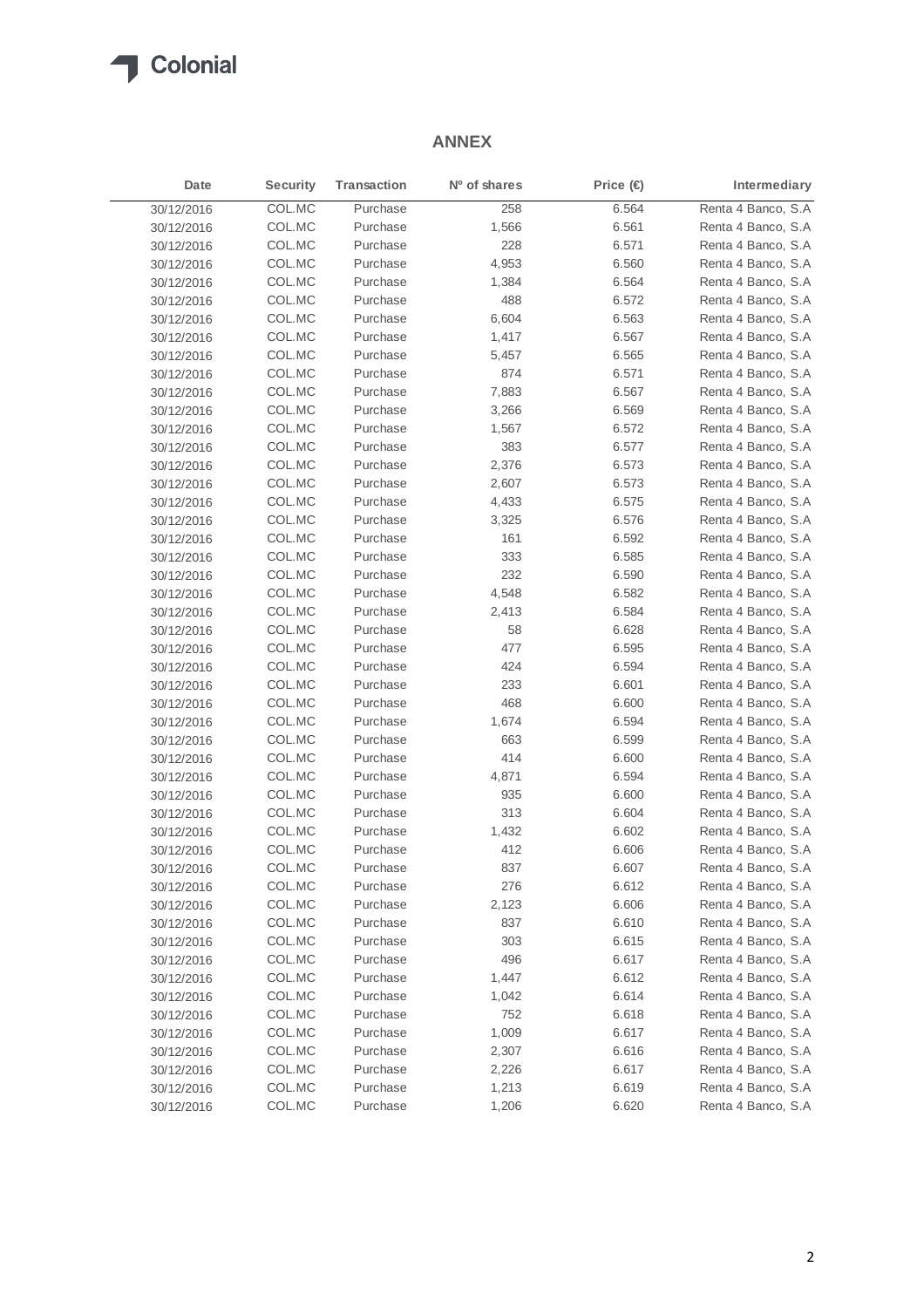

| Date       | <b>Security</b> | <b>Transaction</b> | Nº of shares | Price $\bigoplus$ | Intermediary       |
|------------|-----------------|--------------------|--------------|-------------------|--------------------|
| 02/01/2017 | COL.MC          | Purchase           | 1,823        | 6.676             | Renta 4 Banco, S.A |
| 02/01/2017 | COL.MC          | Purchase           | 1,000        | 6.684             | Renta 4 Banco, S.A |
| 02/01/2017 | COL.MC          | Purchase           | 995          | 6.687             | Renta 4 Banco, S.A |
| 02/01/2017 | COL.MC          | Purchase           | 1,217        | 6.689             | Renta 4 Banco, S.A |
| 02/01/2017 | COL.MC          | Purchase           | 1,209        | 6.695             | Renta 4 Banco, S.A |
| 02/01/2017 | COL.MC          | Purchase           | 186          | 6.709             | Renta 4 Banco, S.A |
| 02/01/2017 | COL.MC          | Purchase           | 144          | 6.717             | Renta 4 Banco, S.A |
| 02/01/2017 | COL.MC          | Purchase           | 573          | 6.712             | Renta 4 Banco, S.A |
| 02/01/2017 | COL.MC          | Purchase           | 364          | 6.714             | Renta 4 Banco, S.A |
| 02/01/2017 | COL.MC          | Purchase           | 546          | 6.717             | Renta 4 Banco, S.A |
| 02/01/2017 | COL.MC          | Purchase           | 378          | 6.716             | Renta 4 Banco, S.A |
| 02/01/2017 | COL.MC          | Purchase           | 638          | 6.719             | Renta 4 Banco, S.A |
| 02/01/2017 | COL.MC          | Purchase           | 1,937        | 6.716             | Renta 4 Banco, S.A |
| 02/01/2017 | COL.MC          | Purchase           | 241          | 6.727             | Renta 4 Banco, S.A |
| 02/01/2017 | COL.MC          | Purchase           | 311          | 6.726             | Renta 4 Banco, S.A |
| 02/01/2017 | COL.MC          | Purchase           | 300          | 6.727             | Renta 4 Banco, S.A |
| 02/01/2017 | COL.MC          | Purchase           | 503          | 6.731             | Renta 4 Banco, S.A |
| 02/01/2017 | COL.MC          | Purchase           | 2,023        | 6.725             | Renta 4 Banco, S.A |
| 02/01/2017 | COL.MC          | Purchase           | 501          | 6.733             | Renta 4 Banco, S.A |
| 02/01/2017 | COL.MC          | Purchase           | 2,089        | 6.728             | Renta 4 Banco, S.A |
| 02/01/2017 | COL.MC          | Purchase           | 2,419        | 6.730             | Renta 4 Banco, S.A |
| 02/01/2017 | COL.MC          | Purchase           | 2,301        | 6.731             | Renta 4 Banco, S.A |
| 02/01/2017 | COL.MC          | Purchase           | 3,630        | 6.731             | Renta 4 Banco, S.A |
| 02/01/2017 | COL.MC          | Purchase           | 2,400        | 6.734             | Renta 4 Banco, S.A |
| 03/01/2017 | COL.MC          | Purchase           | 1,502        | 6.591             | Renta 4 Banco, S.A |
| 03/01/2017 | COL.MC          | Purchase           | 1,155        | 6.593             | Renta 4 Banco, S.A |
| 03/01/2017 | COL.MC          | Purchase           | 290          | 6.599             | Renta 4 Banco, S.A |
| 03/01/2017 | COL.MC          | Purchase           | 3,125        | 6.592             | Renta 4 Banco, S.A |
| 03/01/2017 | COL.MC          | Purchase           | 412          | 6.598             | Renta 4 Banco, S.A |
| 03/01/2017 | COL.MC          | Purchase           | 589          | 6.602             | Renta 4 Banco, S.A |
| 03/01/2017 | COL.MC          | Purchase           | 2,431        | 6.598             | Renta 4 Banco, S.A |
| 03/01/2017 | COL.MC          | Purchase           | 5,162        | 6.597             | Renta 4 Banco, S.A |
| 03/01/2017 | COL.MC          | Purchase           | 1,220        | 6.601             | Renta 4 Banco, S.A |
| 03/01/2017 | COL.MC          | Purchase           | 2,494        | 6.600             | Renta 4 Banco, S.A |
| 03/01/2017 | COL.MC          | Purchase           | 1,207        | 6.604             | Renta 4 Banco, S.A |
| 03/01/2017 | COL.MC          | Purchase           | 1,187        | 6.604             | Renta 4 Banco, S.A |
| 03/01/2017 | COL.MC          | Purchase           | 3,619        | 6.603             | Renta 4 Banco, S.A |
| 03/01/2017 | COL.MC          | Purchase           | 2,141        | 6.607             | Renta 4 Banco, S.A |
| 03/01/2017 | COL.MC          | Purchase           | 1,206        | 6.609             | Renta 4 Banco, S.A |
| 03/01/2017 | COL.MC          | Purchase           | 3,926        | 6.611             | Renta 4 Banco, S.A |
| 03/01/2017 | COL.MC          | Purchase           | 1,220        | 6.615             | Renta 4 Banco, S.A |
| 03/01/2017 | COL.MC          | Purchase           | 5,068        | 6.613             | Renta 4 Banco, S.A |
| 03/01/2017 | COL.MC          | Purchase           | 1,213        | 6.618             | Renta 4 Banco, S.A |
| 03/01/2017 | COL.MC          | Purchase           | 1,200        | 6.619             | Renta 4 Banco, S.A |
| 03/01/2017 | COL.MC          | Purchase           | 1,635        | 6.619             | Renta 4 Banco, S.A |
| 03/01/2017 | COL.MC          | Purchase           | 3,625        | 6.619             | Renta 4 Banco, S.A |
| 03/01/2017 | COL.MC          | Purchase           | 5,553        | 6.619             | Renta 4 Banco, S.A |
| 03/01/2017 | COL.MC          | Purchase           | 4,824        | 6.620             | Renta 4 Banco, S.A |
| 03/01/2017 | COL.MC          | Purchase           | 2,408        | 6.622             | Renta 4 Banco, S.A |
| 03/01/2017 | COL.MC          | Purchase           | 2,703        | 6.623             | Renta 4 Banco, S.A |
| 03/01/2017 | COL.MC          | Purchase           | 2,183        | 6.627             | Renta 4 Banco, S.A |
| 03/01/2017 | COL.MC          | Purchase           | 4,571        | 6.628             | Renta 4 Banco, S.A |
| 03/01/2017 | COL.MC          | Purchase           | 3,643        | 6.629             | Renta 4 Banco, S.A |
| 03/01/2017 | COL.MC          | Purchase           | 1,855        | 6.631             | Renta 4 Banco, S.A |
| 03/01/2017 | COL.MC          | Purchase           | 1,205        | 6.634             | Renta 4 Banco, S.A |
| 03/01/2017 | COL.MC          | Purchase           | 1,200        | 6.635             | Renta 4 Banco, S.A |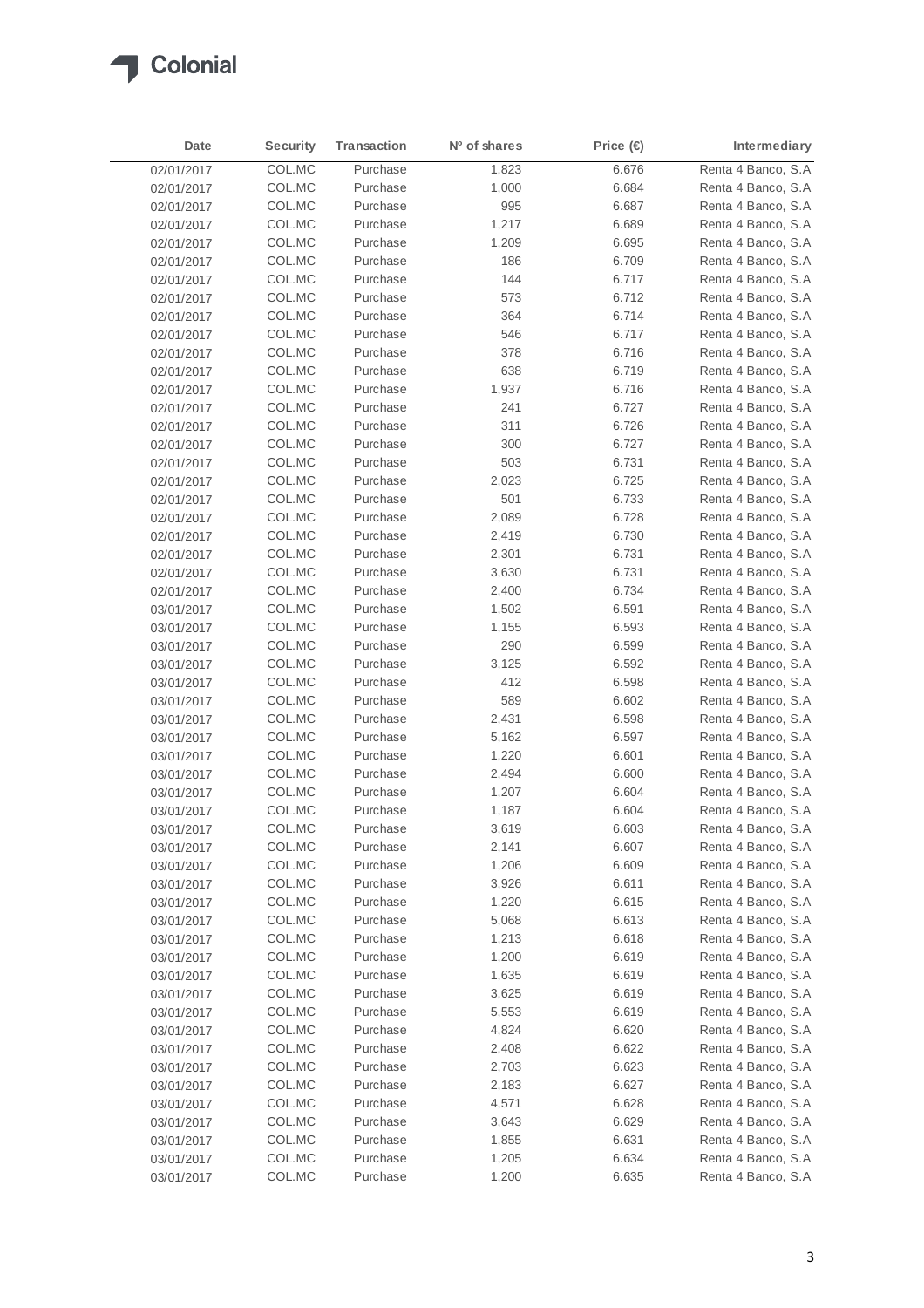

| Date       | Security | <b>Transaction</b> | Nº of shares | Price (€ | Intermediary        |
|------------|----------|--------------------|--------------|----------|---------------------|
| 03/01/2017 | COL.MC   | Purchase           | 3,631        | 6.634    | Renta 4 Banco, S.A. |
| 03/01/2017 | COL.MC   | Purchase           | 2,423        | 6.639    | Renta 4 Banco, S.A  |
| 03/01/2017 | COL.MC   | Purchase           | 1,217        | 6.641    | Renta 4 Banco, S.A  |
| 03/01/2017 | COL.MC   | Purchase           | 1,215        | 6.645    | Renta 4 Banco, S.A  |
| 03/01/2017 | COL.MC   | Purchase           | 1,203        | 6.654    | Renta 4 Banco, S.A. |
| 04/01/2017 | COL.MC   | Purchase           | 154          | 6.605    | Renta 4 Banco, S.A  |
| 04/01/2017 | COL.MC   | Purchase           | 182          | 6.605    | Renta 4 Banco, S.A  |
| 04/01/2017 | COL.MC   | Purchase           | 182          | 6.611    | Renta 4 Banco, S.A  |
| 04/01/2017 | COL.MC   | Purchase           | 245          | 6.608    | Renta 4 Banco, S.A  |
| 04/01/2017 | COL.MC   | Purchase           | 272          | 6.613    | Renta 4 Banco, S.A  |
| 04/01/2017 | COL.MC   | Purchase           | 328          | 6.614    | Renta 4 Banco, S.A. |
| 04/01/2017 | COL.MC   | Purchase           | 411          | 6.613    | Renta 4 Banco, S.A  |
| 04/01/2017 | COL.MC   | Purchase           | 981          | 6.613    | Renta 4 Banco, S.A. |
| 04/01/2017 | COL.MC   | Purchase           | 2,522        | 6.610    | Renta 4 Banco, S.A  |
| 04/01/2017 | COL.MC   | Purchase           | 3,255        | 6.612    | Renta 4 Banco, S.A  |
| 04/01/2017 | COL.MC   | Purchase           | 2,390        | 6.614    | Renta 4 Banco, S.A  |
| 04/01/2017 | COL.MC   | Purchase           | 1,216        | 6.617    | Renta 4 Banco, S.A  |
| 04/01/2017 | COL.MC   | Purchase           | 1,512        | 6.618    | Renta 4 Banco, S.A  |
| 04/01/2017 | COL.MC   | Purchase           | 1,218        | 6.619    | Renta 4 Banco, S.A  |
| 04/01/2017 | COL.MC   | Purchase           | 1,212        | 6.621    | Renta 4 Banco, S.A  |
| 04/01/2017 | COL.MC   | Purchase           | 177          | 6.636    | Renta 4 Banco, S.A  |
| 04/01/2017 | COL.MC   | Purchase           | 1,206        | 6.628    | Renta 4 Banco, S.A  |
| 04/01/2017 | COL.MC   | Purchase           | 2,416        | 6.628    | Renta 4 Banco, S.A  |
| 04/01/2017 | COL.MC   | Purchase           | 2,936        | 6.628    | Renta 4 Banco, S.A  |
| 04/01/2017 | COL.MC   | Purchase           | 1,216        | 6.632    | Renta 4 Banco, S.A  |
| 04/01/2017 | COL.MC   | Purchase           | 1,633        | 6.632    | Renta 4 Banco, S.A  |
| 04/01/2017 | COL.MC   | Purchase           | 96           | 6.659    | Renta 4 Banco, S.A  |
| 04/01/2017 | COL.MC   | Purchase           | 113          | 6.656    | Renta 4 Banco, S.A  |
| 04/01/2017 | COL.MC   | Purchase           | 162          | 6.651    | Renta 4 Banco, S.A  |
| 04/01/2017 | COL.MC   | Purchase           | 2,413        | 6.637    | Renta 4 Banco, S.A  |
| 04/01/2017 | COL.MC   | Purchase           | 1,480        | 6.640    | Renta 4 Banco, S.A  |
| 04/01/2017 | COL.MC   | Purchase           | 2,139        | 6.640    | Renta 4 Banco, S.A. |
| 04/01/2017 | COL.MC   | Purchase           | 5            | 6.880    | Renta 4 Banco, S.A  |
| 04/01/2017 | COL.MC   | Purchase           | 136          | 6.659    | Renta 4 Banco, S.A  |
| 04/01/2017 | COL.MC   | Purchase           | 2,027        | 6.644    | Renta 4 Banco, S.A  |
| 04/01/2017 | COL.MC   | Purchase           | 3,007        | 6.645    | Renta 4 Banco, S.A  |
| 04/01/2017 | COL.MC   | Purchase           | 2,624        | 6.646    | Renta 4 Banco, S.A  |
| 04/01/2017 | COL.MC   | Purchase           | 3,925        | 6.647    | Renta 4 Banco, S.A  |
| 04/01/2017 | COL.MC   | Purchase           | 2,157        | 6.650    | Renta 4 Banco, S.A  |
| 04/01/2017 | COL.MC   | Purchase           | 1,211        | 6.653    | Renta 4 Banco, S.A  |
| 04/01/2017 | COL.MC   | Purchase           | 3,629        | 6.651    | Renta 4 Banco, S.A  |
| 04/01/2017 | COL.MC   | Purchase           | 1,215        | 6.655    | Renta 4 Banco, S.A  |
| 04/01/2017 | COL.MC   | Purchase           | 1,872        | 6.655    | Renta 4 Banco, S.A  |
| 04/01/2017 | COL.MC   | Purchase           | 1,216        | 6.657    | Renta 4 Banco, S.A  |
| 04/01/2017 | COL.MC   | Purchase           | 1,203        | 6.658    | Renta 4 Banco, S.A  |
| 04/01/2017 | COL.MC   | Purchase           | 2,525        | 6.658    | Renta 4 Banco, S.A  |
| 04/01/2017 | COL.MC   | Purchase           | 1,226        | 6.660    | Renta 4 Banco, S.A  |
| 04/01/2017 | COL.MC   | Purchase           | 2,418        | 6.660    | Renta 4 Banco, S.A  |
| 04/01/2017 | COL.MC   | Purchase           | 1,204        | 6.665    | Renta 4 Banco, S.A  |
| 05/01/2017 | COL.MC   | Purchase           | 500          | 6.624    | Renta 4 Banco, S.A  |
| 05/01/2017 | COL.MC   | Purchase           | 1,215        | 6.623    | Renta 4 Banco, S.A  |
| 05/01/2017 | COL.MC   | Purchase           | 1,745        | 6.622    | Renta 4 Banco, S.A  |
| 05/01/2017 | COL.MC   | Purchase           | 3,622        | 6.623    | Renta 4 Banco, S.A  |
| 05/01/2017 | COL.MC   | Purchase           | 1,994        | 6.625    | Renta 4 Banco, S.A  |
| 05/01/2017 | COL.MC   | Purchase           | 3,939        | 6.627    | Renta 4 Banco, S.A  |
| 05/01/2017 | COL.MC   | Purchase           | 1,513        | 6.630    | Renta 4 Banco, S.A  |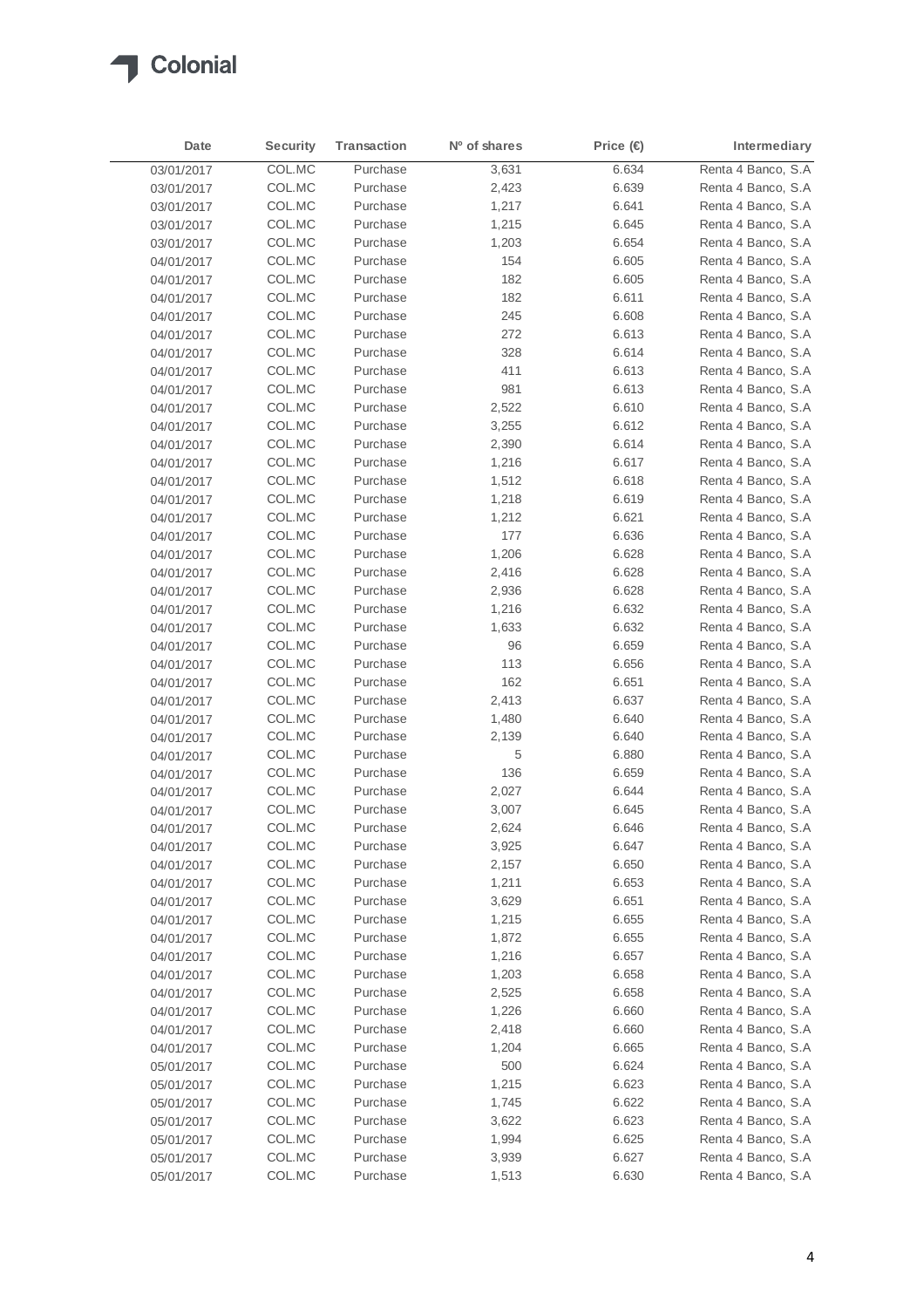

| Date       | <b>Security</b> | Transaction | Nº of shares | Price (€ | Intermediary       |
|------------|-----------------|-------------|--------------|----------|--------------------|
| 05/01/2017 | COL.MC          | Purchase    | 1,208        | 6.633    | Renta 4 Banco, S.A |
| 05/01/2017 | COL.MC          | Purchase    | 1,203        | 6.633    | Renta 4 Banco, S.A |
| 05/01/2017 | COL.MC          | Purchase    | 2,899        | 6.632    | Renta 4 Banco, S.A |
| 05/01/2017 | COL.MC          | Purchase    | 4,091        | 6.633    | Renta 4 Banco, S.A |
| 05/01/2017 | COL.MC          | Purchase    | 500          | 6.642    | Renta 4 Banco, S.A |
| 05/01/2017 | COL.MC          | Purchase    | 1,208        | 6.638    | Renta 4 Banco, S.A |
| 05/01/2017 | COL.MC          | Purchase    | 1,210        | 6.640    | Renta 4 Banco, S.A |
| 05/01/2017 | COL.MC          | Purchase    | 460          | 6.650    | Renta 4 Banco, S.A |
| 05/01/2017 | COL.MC          | Purchase    | 875          | 6.646    | Renta 4 Banco, S.A |
| 05/01/2017 | COL.MC          | Purchase    | 1,220        | 6.645    | Renta 4 Banco, S.A |
| 05/01/2017 | COL.MC          | Purchase    | 725          | 6.650    | Renta 4 Banco, S.A |
| 05/01/2017 | COL.MC          | Purchase    | 2,494        | 6.647    | Renta 4 Banco, S.A |
| 05/01/2017 | COL.MC          | Purchase    | 444          | 6.653    | Renta 4 Banco, S.A |
| 05/01/2017 | COL.MC          | Purchase    | 3,624        | 6.649    | Renta 4 Banco, S.A |
| 05/01/2017 | COL.MC          | Purchase    | 5,234        | 6.649    | Renta 4 Banco, S.A |
| 05/01/2017 | COL.MC          | Purchase    | 1,504        | 6.653    | Renta 4 Banco, S.A |
| 05/01/2017 | COL.MC          | Purchase    | 2,319        | 6.653    | Renta 4 Banco, S.A |
| 05/01/2017 | COL.MC          | Purchase    | 1,570        | 6.655    | Renta 4 Banco, S.A |
| 05/01/2017 | COL.MC          | Purchase    | 2,432        | 6.655    | Renta 4 Banco, S.A |
| 05/01/2017 | COL.MC          | Purchase    | 1,915        | 6.659    | Renta 4 Banco, S.A |
| 05/01/2017 | COL.MC          | Purchase    | 2,419        | 6.662    | Renta 4 Banco, S.A |
| 05/01/2017 | COL.MC          | Purchase    | 1,202        | 6.664    | Renta 4 Banco, S.A |
| 05/01/2017 | COL.MC          | Purchase    | 1,982        | 6.665    | Renta 4 Banco, S.A |
| 05/01/2017 | COL.MC          | Purchase    | 1,363        | 6.667    | Renta 4 Banco, S.A |
| 05/01/2017 | COL.MC          | Purchase    | 100          | 6.691    | Renta 4 Banco, S.A |
| 05/01/2017 | COL.MC          | Purchase    | 2,418        | 6.669    | Renta 4 Banco, S.A |
| 05/01/2017 | COL.MC          | Purchase    | 6,588        | 6.668    | Renta 4 Banco, S.A |
| 05/01/2017 | COL.MC          | Purchase    | 1,504        | 6.672    | Renta 4 Banco, S.A |
| 05/01/2017 | COL.MC          | Purchase    | 513          | 6.679    | Renta 4 Banco, S.A |
| 05/01/2017 | COL.MC          | Purchase    | 4,634        | 6.672    | Renta 4 Banco, S.A |
| 05/01/2017 | COL.MC          | Purchase    | 7,149        | 6.672    | Renta 4 Banco, S.A |
| 05/01/2017 | COL.MC          | Purchase    | 3,160        | 6.674    | Renta 4 Banco, S.A |
| 05/01/2017 | COL.MC          | Purchase    | 3,629        | 6.675    | Renta 4 Banco, S.A |
| 05/01/2017 | COL.MC          | Purchase    | 1,182        | 6.680    | Renta 4 Banco, S.A |
| 05/01/2017 | COL.MC          | Purchase    | 9,713        | 6.677    | Renta 4 Banco, S.A |
| 05/01/2017 | COL.MC          | Purchase    | 7,982        | 6.678    | Renta 4 Banco, S.A |
| 05/01/2017 | COL.MC          | Purchase    | 1,210        | 6.682    | Renta 4 Banco, S.A |
| 05/01/2017 | COL.MC          | Purchase    | 2,412        | 6.681    | Renta 4 Banco, S.A |
| 05/01/2017 | COL.MC          | Purchase    | 1,822        | 6.683    | Renta 4 Banco, S.A |
| 06/01/2017 | COL.MC          | Purchase    | 440          | 6.660    | Renta 4 Banco, S.A |
| 06/01/2017 | COL.MC          | Purchase    | 3,975        | 6.657    | Renta 4 Banco, S.A |
| 06/01/2017 | COL.MC          | Purchase    | 2,027        | 6.659    | Renta 4 Banco, S.A |
| 06/01/2017 | COL.MC          | Purchase    | 10,940       | 6.658    | Renta 4 Banco, S.A |
| 06/01/2017 | COL.MC          | Purchase    | 751          | 6.665    | Renta 4 Banco, S.A |
| 06/01/2017 | COL.MC          | Purchase    | 2,416        | 6.661    | Renta 4 Banco, S.A |
| 06/01/2017 | COL.MC          | Purchase    | 4,903        | 6.662    | Renta 4 Banco, S.A |
| 06/01/2017 | COL.MC          | Purchase    | 1,880        | 6.664    | Renta 4 Banco, S.A |
| 06/01/2017 | COL.MC          | Purchase    | 5,544        | 6.663    | Renta 4 Banco, S.A |
| 06/01/2017 | COL.MC          | Purchase    | 6,158        | 6.665    | Renta 4 Banco, S.A |
| 06/01/2017 | COL.MC          | Purchase    | 1,205        | 6.668    | Renta 4 Banco, S.A |
| 06/01/2017 | COL.MC          | Purchase    | 1,203        | 6.669    | Renta 4 Banco, S.A |
| 06/01/2017 | COL.MC          | Purchase    | 1,752        | 6.669    | Renta 4 Banco, S.A |
| 06/01/2017 | COL.MC          | Purchase    | 1,203        | 6.671    | Renta 4 Banco, S.A |
| 06/01/2017 | COL.MC          | Purchase    | 1,517        | 6.672    | Renta 4 Banco, S.A |